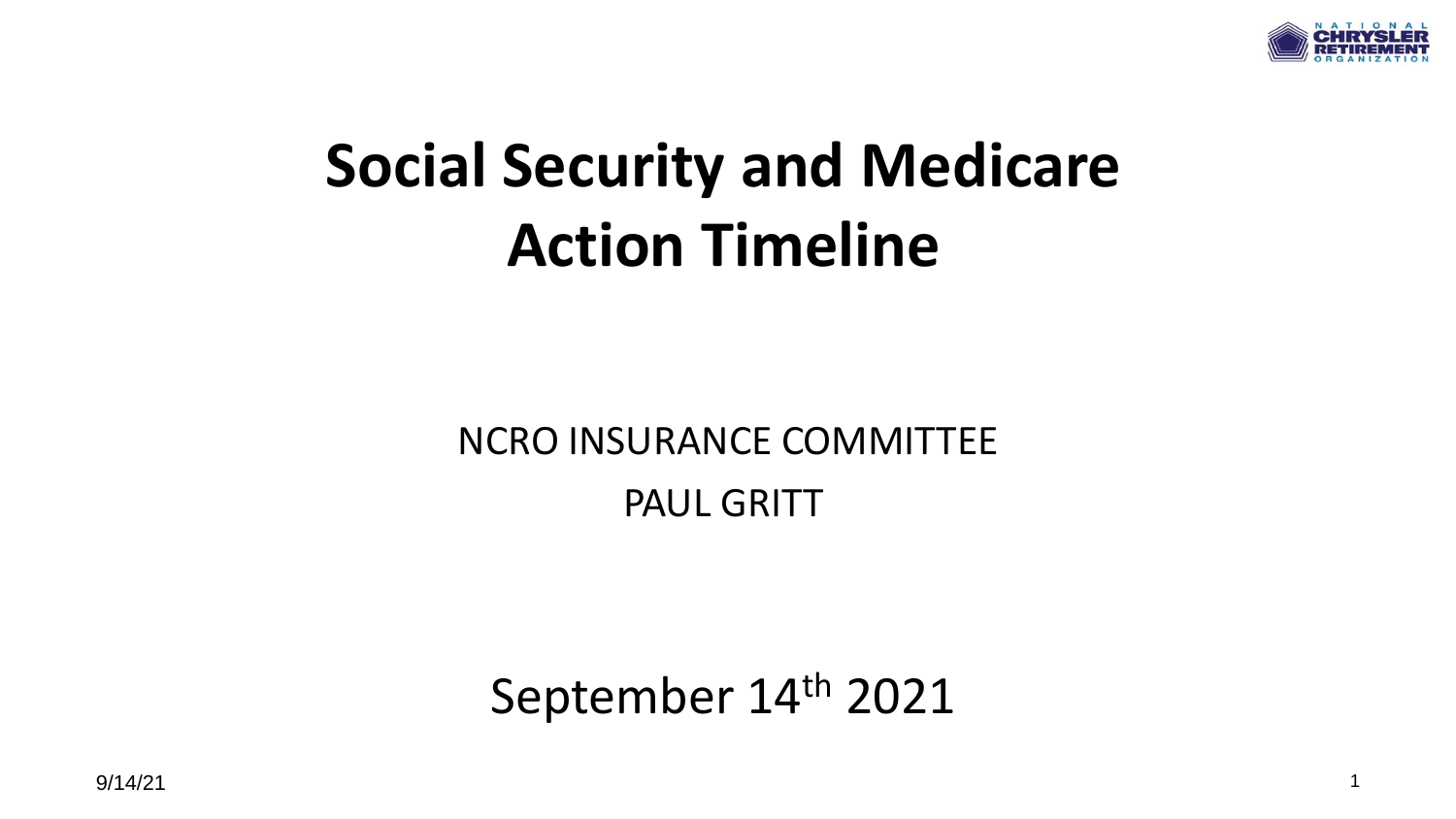

## **Social Security Milestones & Actions**

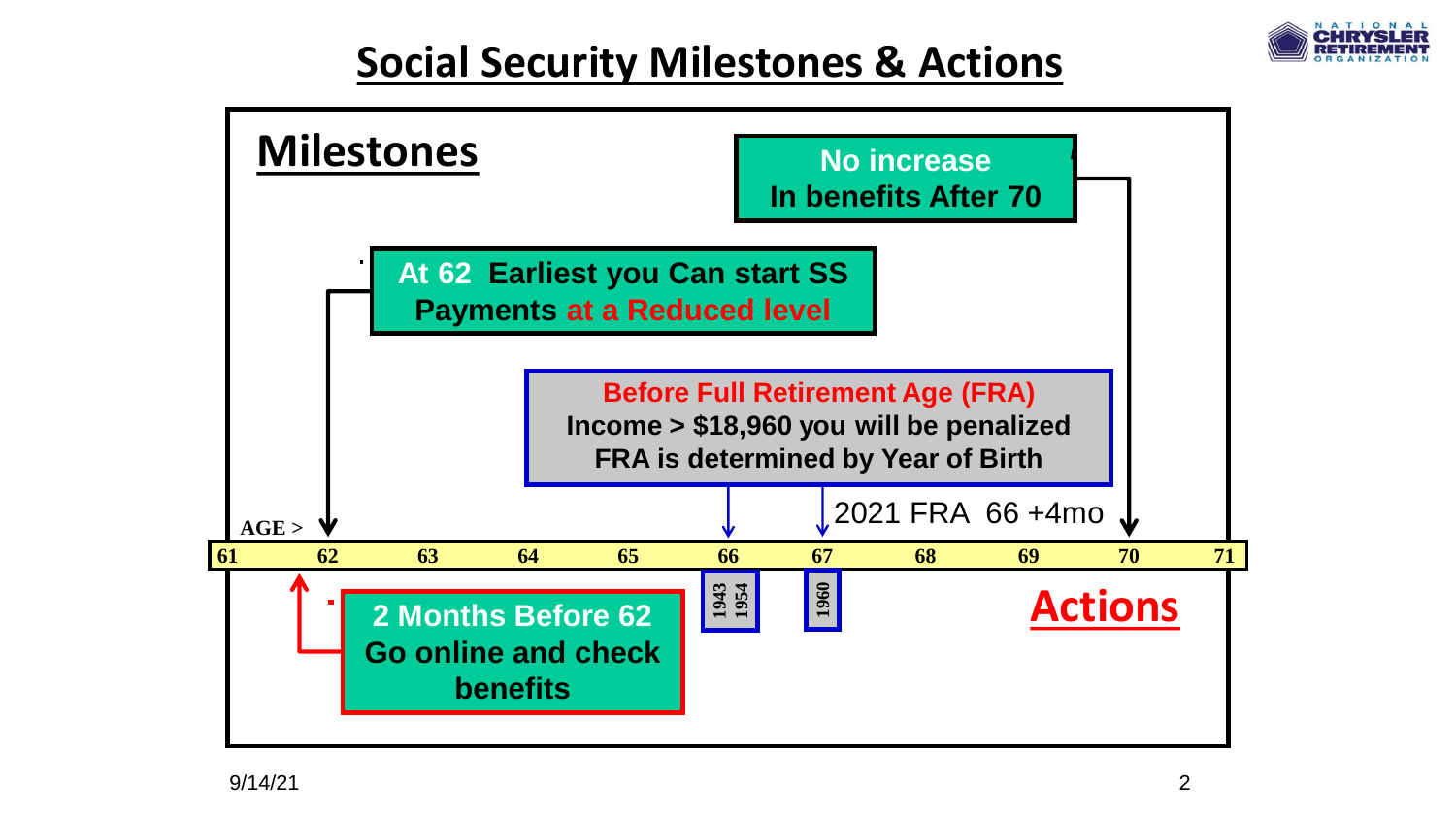

# **HEALTHCARE BENEFITS**

Medicare etc.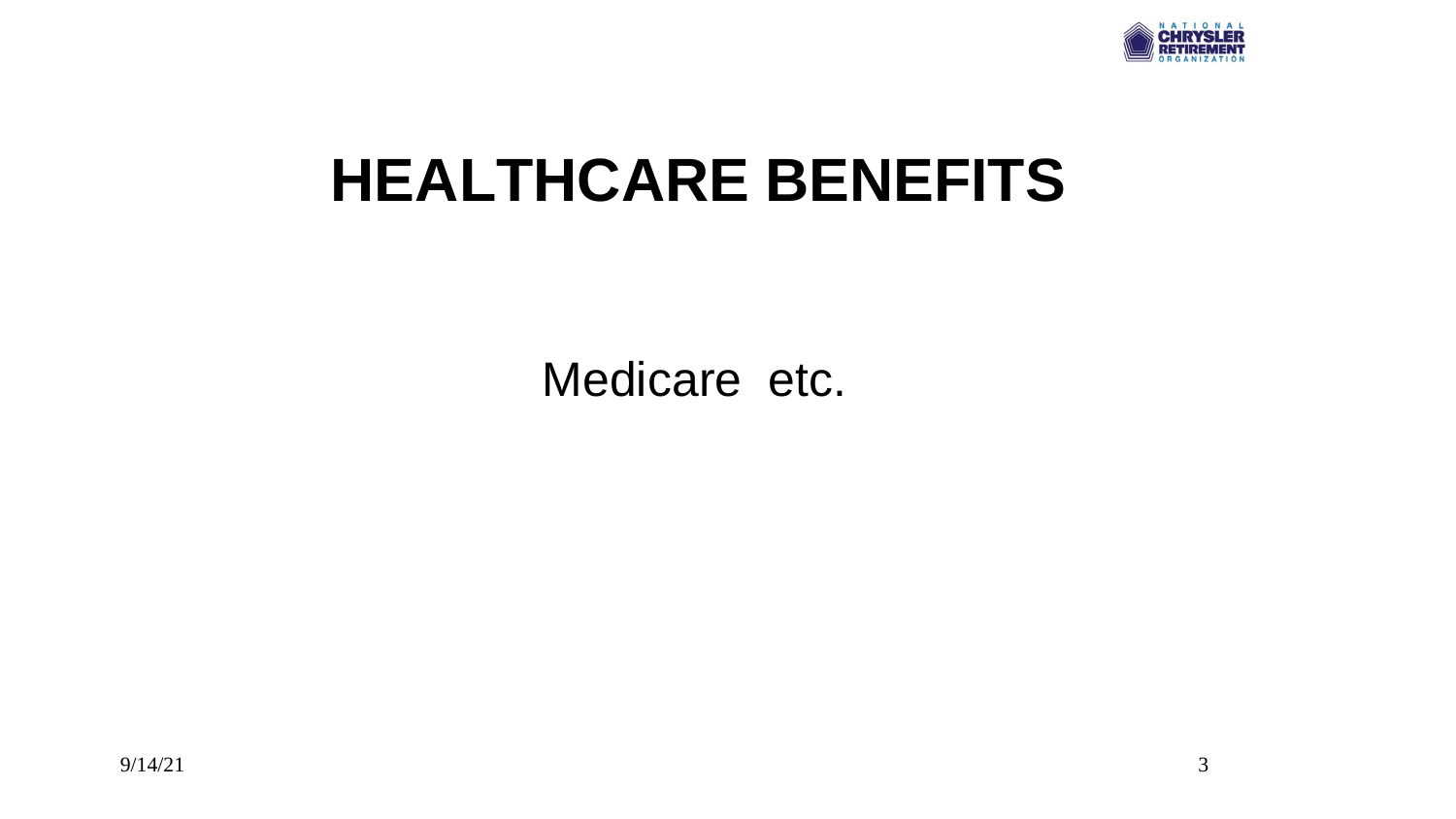## **Medicare Milestones And Actions**



**(Not Receiving Social Security)**

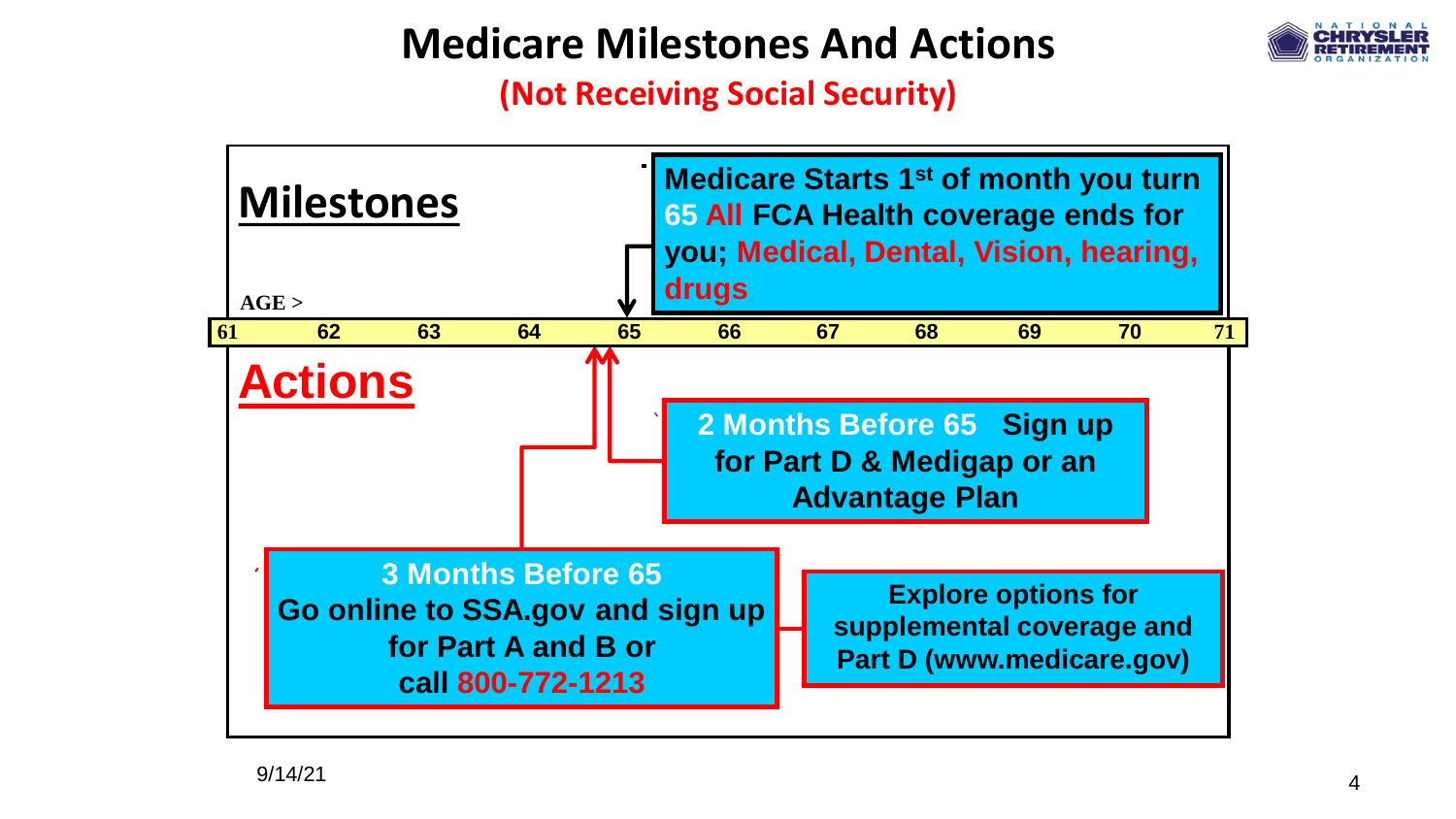## **Medicare Milestones And Actions**



**(Already Receiving Social Security)**

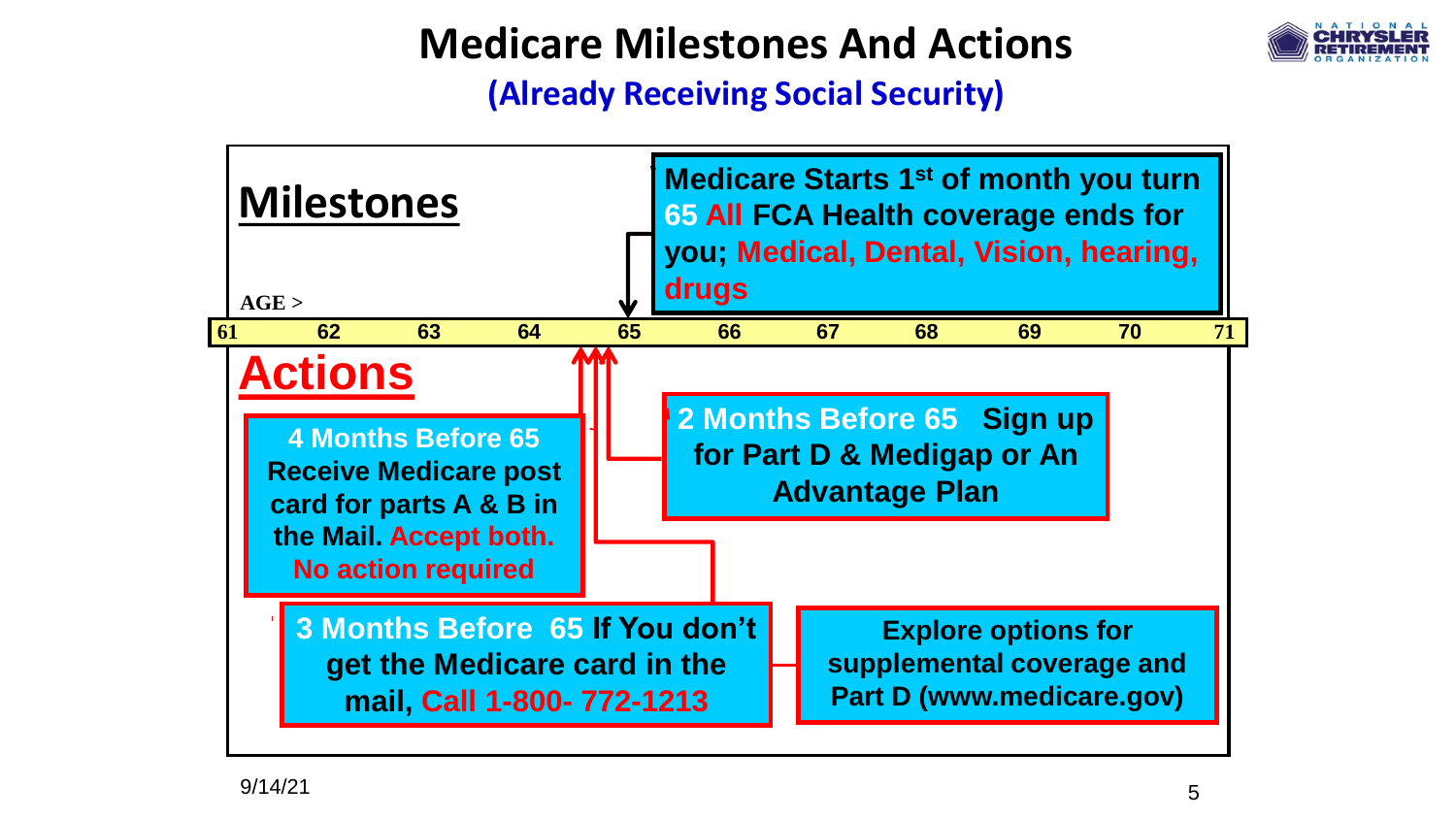

# How is Medicare Structured ?

### Medicare – Part A - Hospital Insurance – Part B - Medical Insurance – Part C - Medicare Advantage – Part D - Prescription Drug Coverage – Medigap - Medicare Supplement Insurance – Medicare **does not include:** drugs, dental, vision or hearing coverage. From federal government Private companies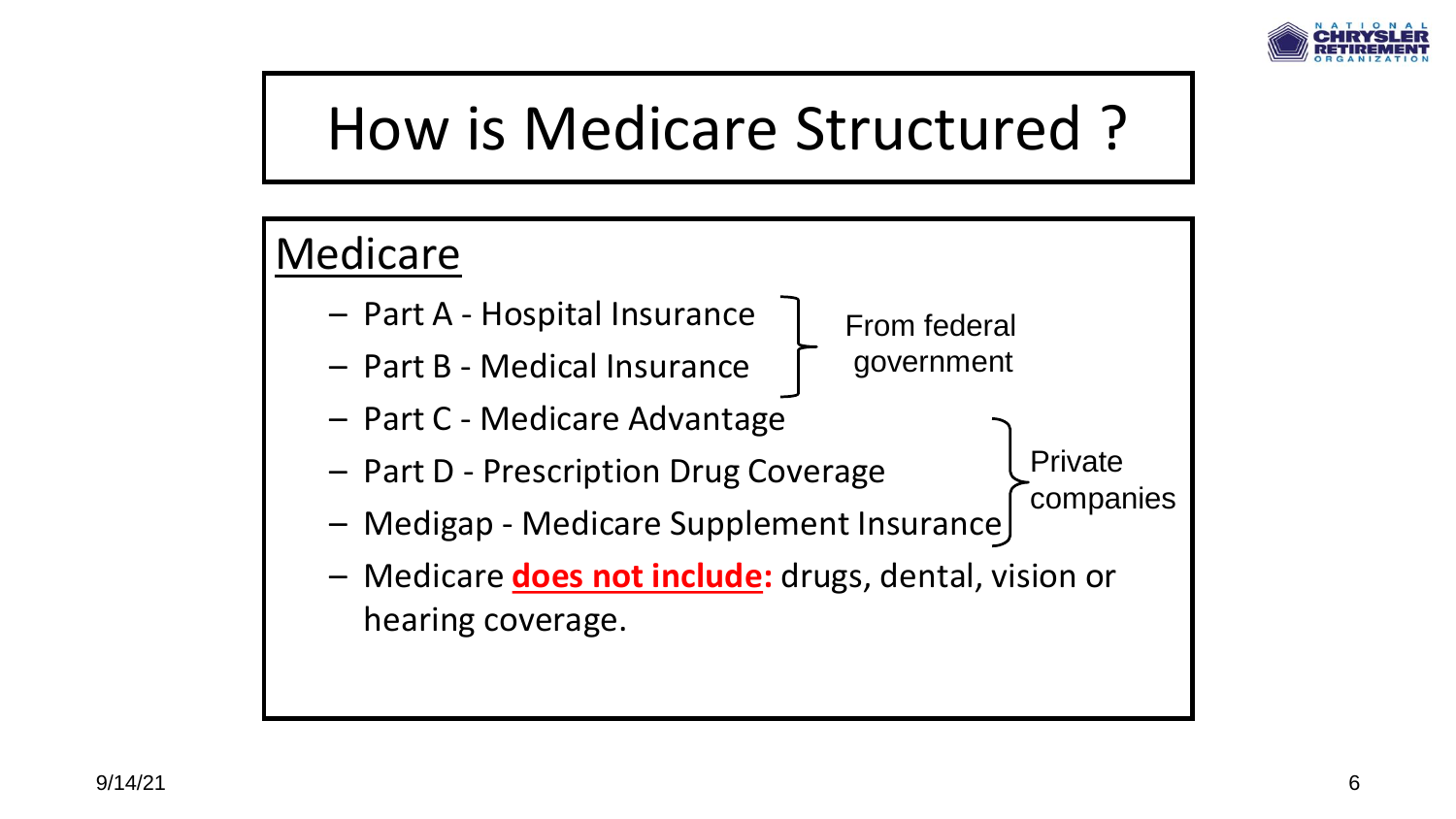

# Medigap?

Medigap = Medicare Supplement Insurance

- Covers most or all of Part A and Part B co-pays, coinsurance and deductibles.
- There are multiple standardized Medigap plans from various insurance companies.
- Medigap plans are defined by letters (A,B,D,G,K,N etc.)
- All insurance companies must provide the same benefits for a given letter plan.
- If you sign up for a Medigap or an Advantage plan when you first become eligible the plan must accept you.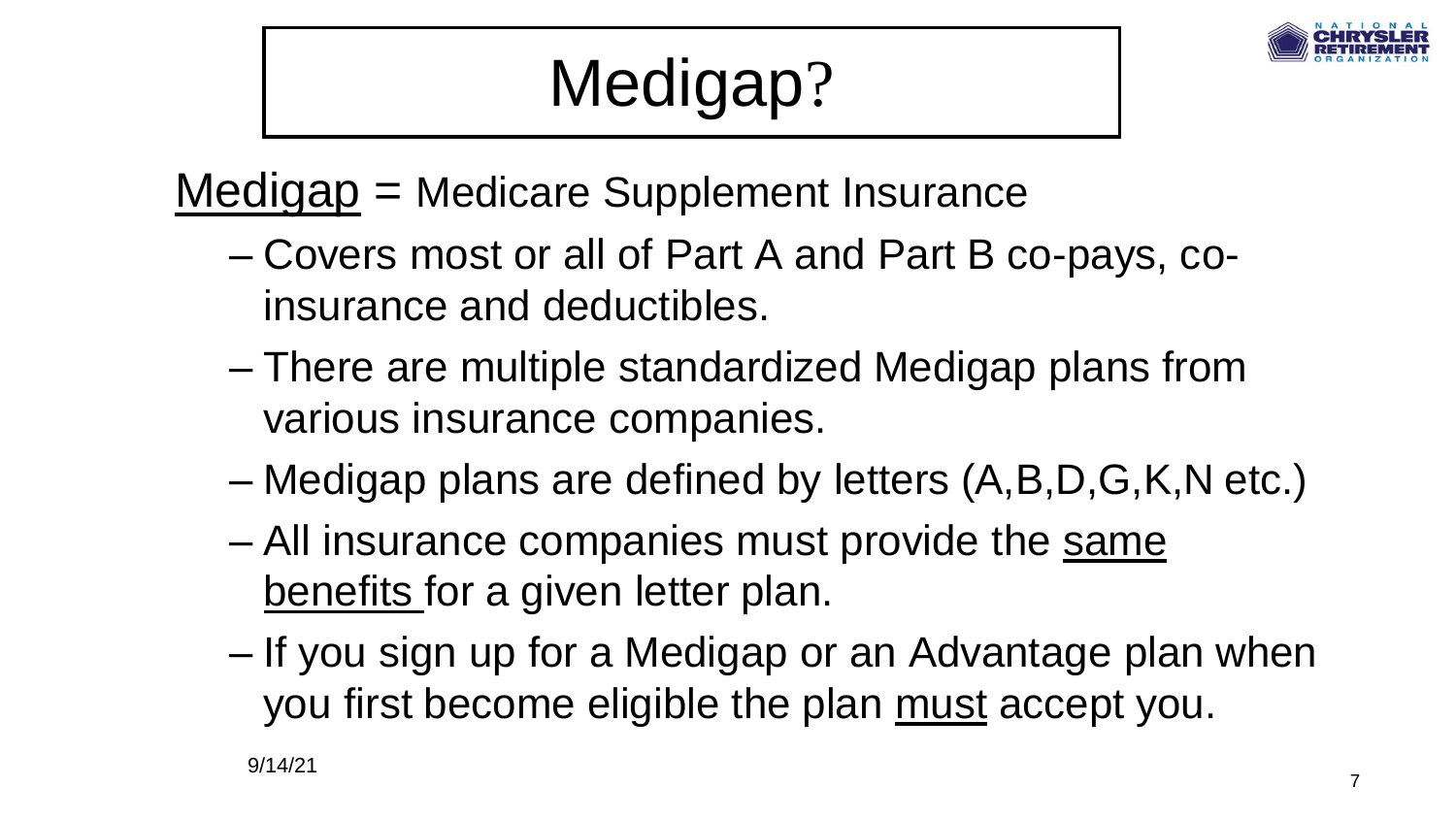# Part D ?



### Part D = Prescription Drug Coverage

- Helps cover cost of prescription drugs.
- Run by Medicare-approved private insurance companies.
- Review every year because drug coverage and your needs often change.
- This will be covered in detail in the next presentation.
- If your Modified Adjusted Gross income (MAGI) is over \$88,000 single or \$176,000, filing jointly, there will be a surcharge on part D premiums.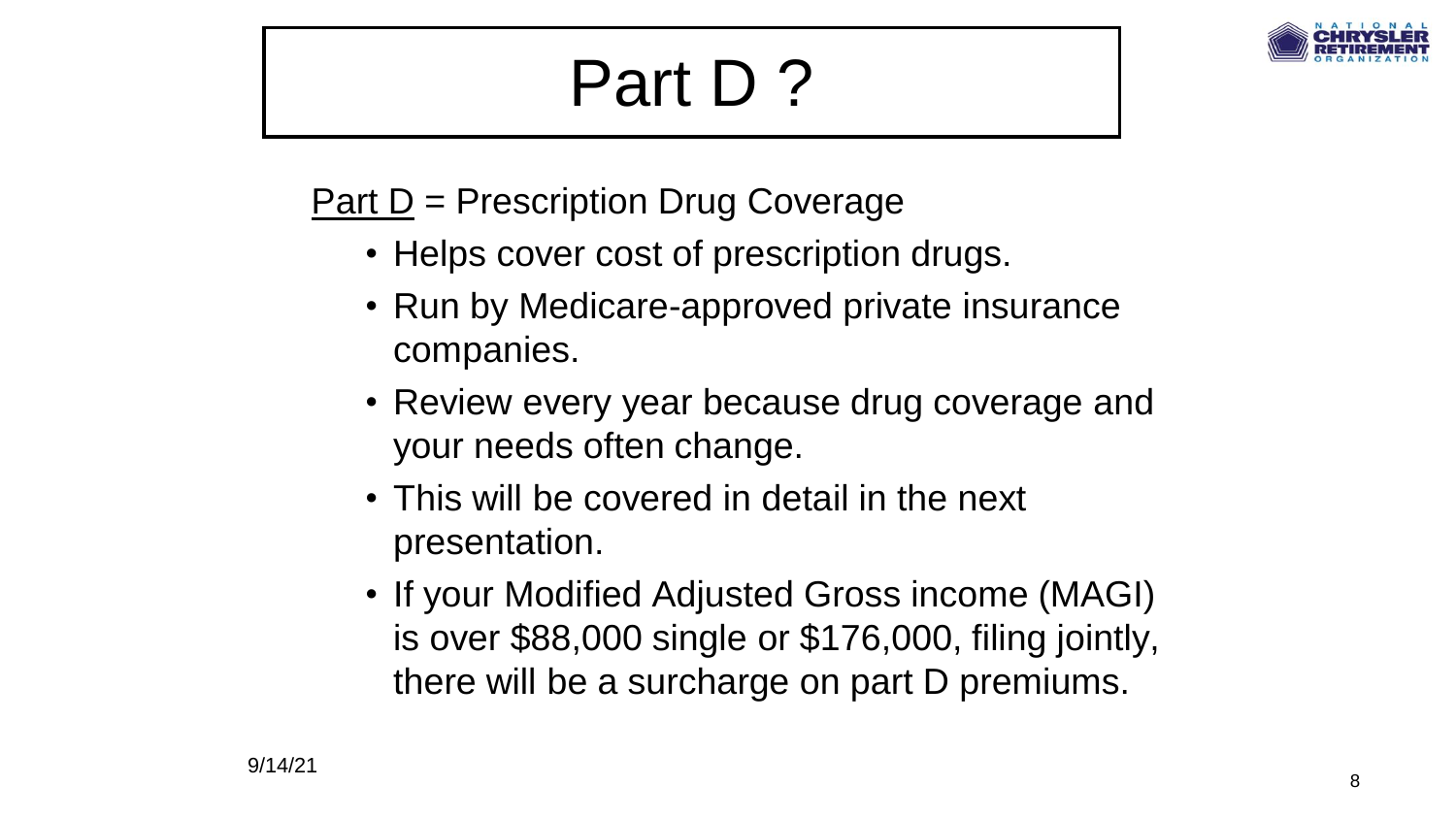

# Advantage Plans ?

## Part C =Medicare Advantage Plan

- Offer health plan options run by Medicareapproved private insurance companies.
- Medicare Advantage Plans are a way to get benefits and services covered under Part A, B, and usually D.
- Some Medicare Advantage Plans include extra benefits, sometimes for an extra cost.
- The insurance company takes over providing the benefits Medicare provides.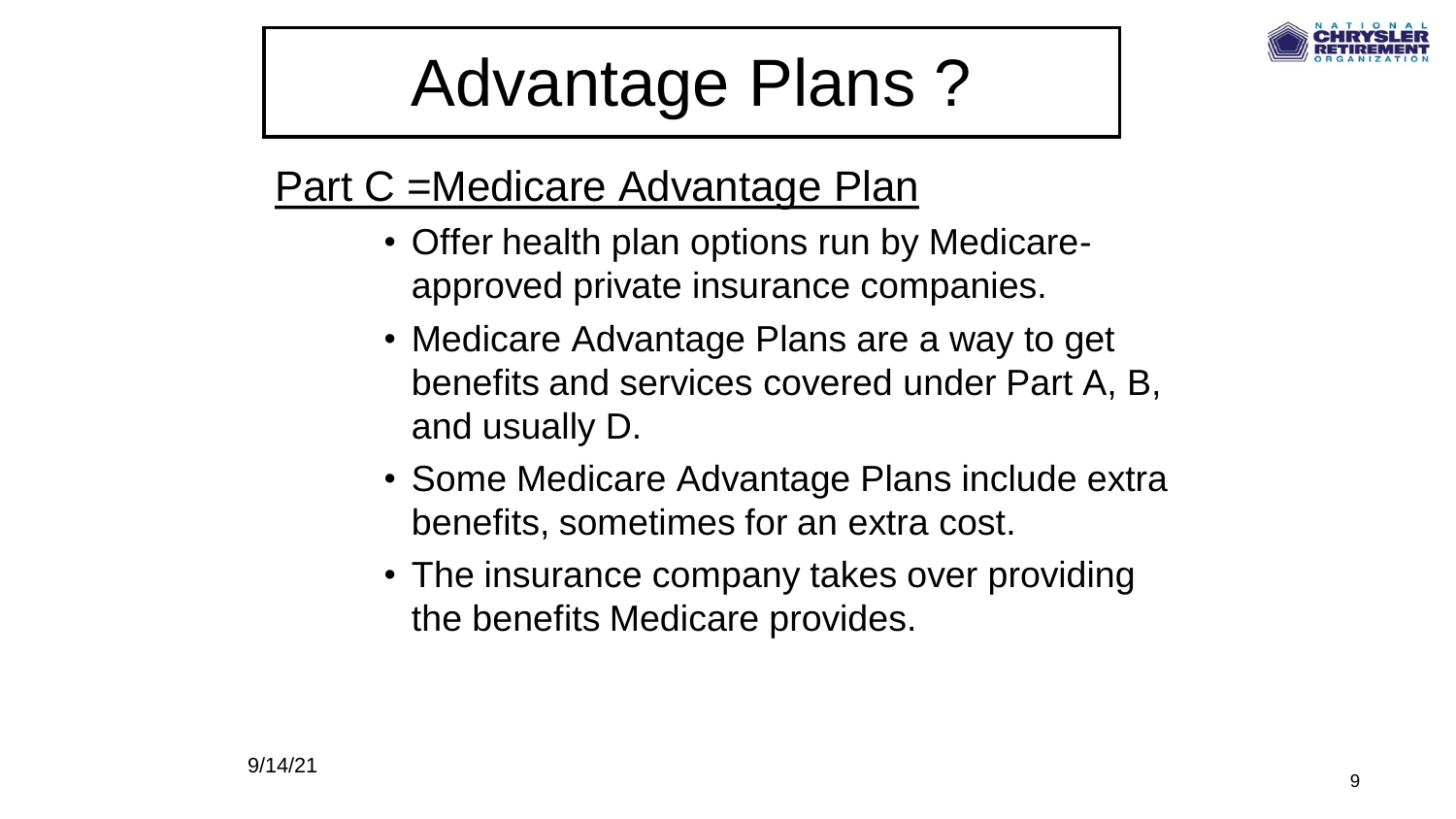

# Common Elements

- You must have both Part A and Part B
- Part A is automatic and no cost to you.
- Part B premium is usually \$148.50/month for 2021, 2022 rate will be about \$????.
- If your Modified Adjusted Gross income (MAGI) is more than \$88,000 single or \$176,000/year (joint return) Part B will be more.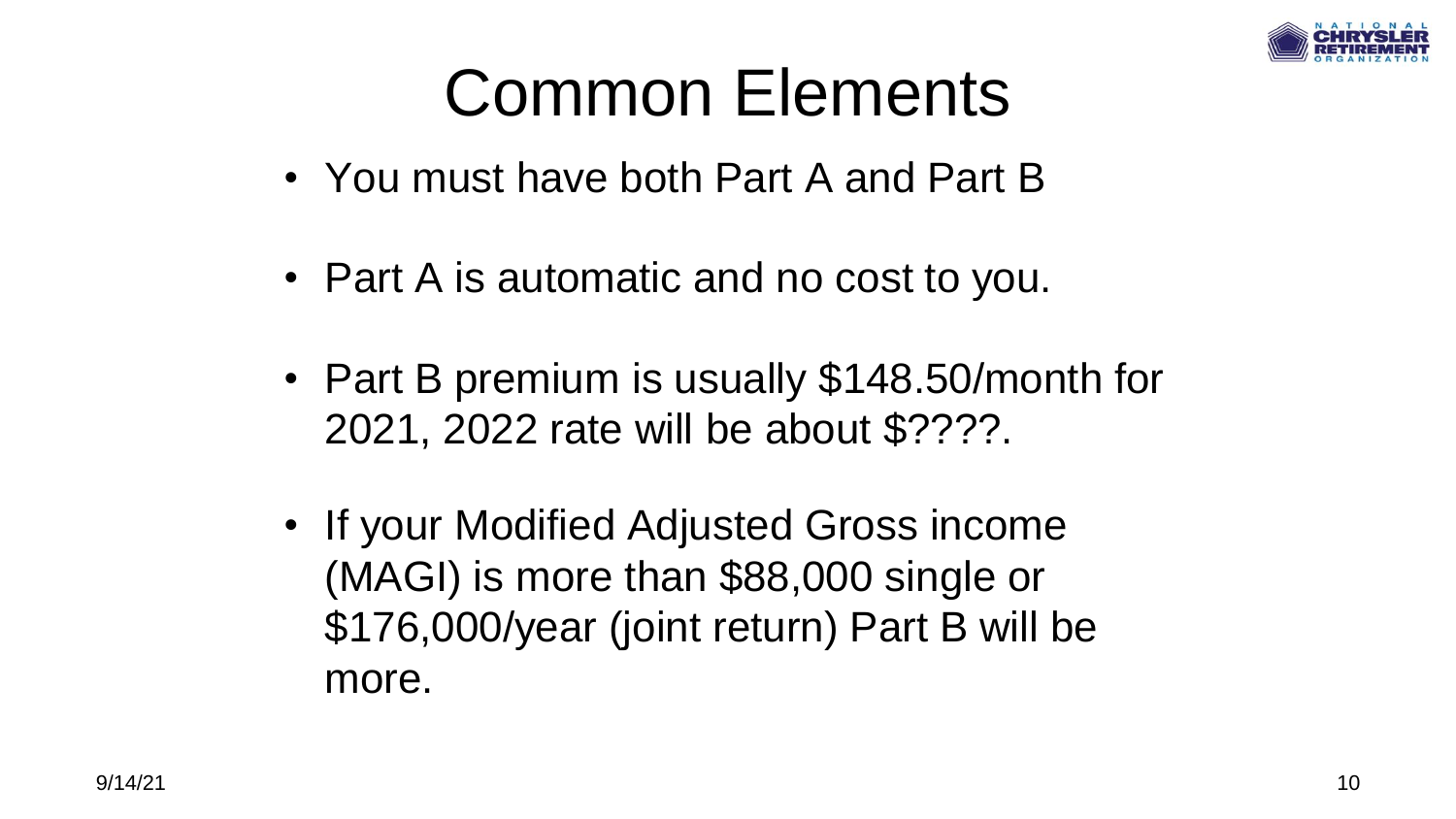

#### **Differences Original Medicare+Medigap** ■ Go to any doctor or hospital that accepts Medicare. Medigap, +Part D ■ Usually no co-pays for hospital or doctor services. ■ Monthly premiums are **Medicare Advantage Plan** ■ Go to provider network doctors and hospitals for full coverage. ■ Co-pays for doctor visits ■ Almost always lower monthly premium **■ Usually includes drug** coverage.

usually more than

Advantage plans.

Some extra benefits.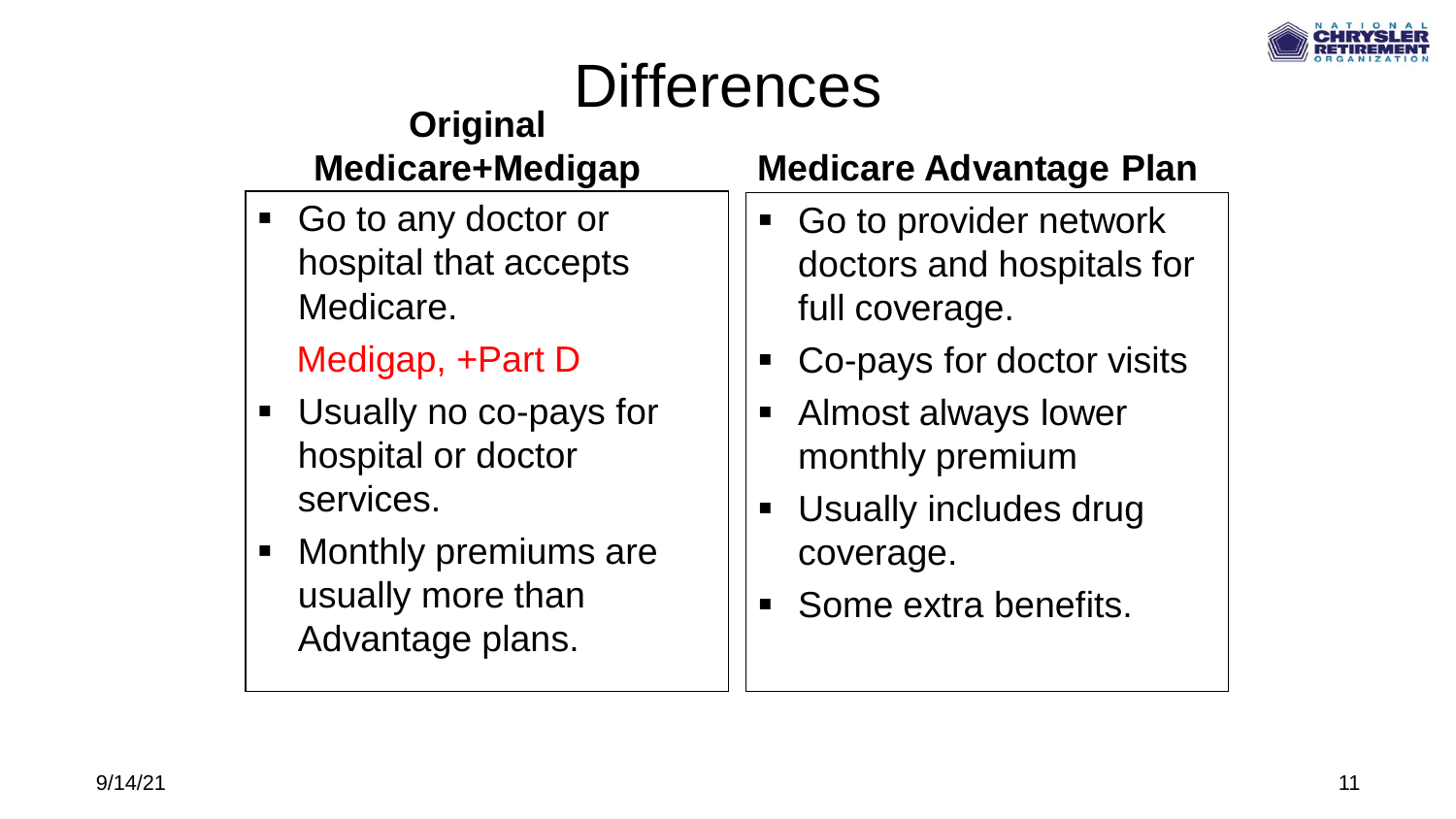

# You have two Choices!

### **Original Medicare**

- Part A (Hospital)
- Part B (Doctors)
- Plus a Medigap policy
- Any doctor or hospital that accepts Medicare
- Plus a Part D policy *For this option get a Medigap policy and a part D policy.*

### **Medicare Advantage Plan**

- Operated by private insurance companies
- Combined Part A, B & D
- Doctors and hospitals in the network. (PPO or HMO)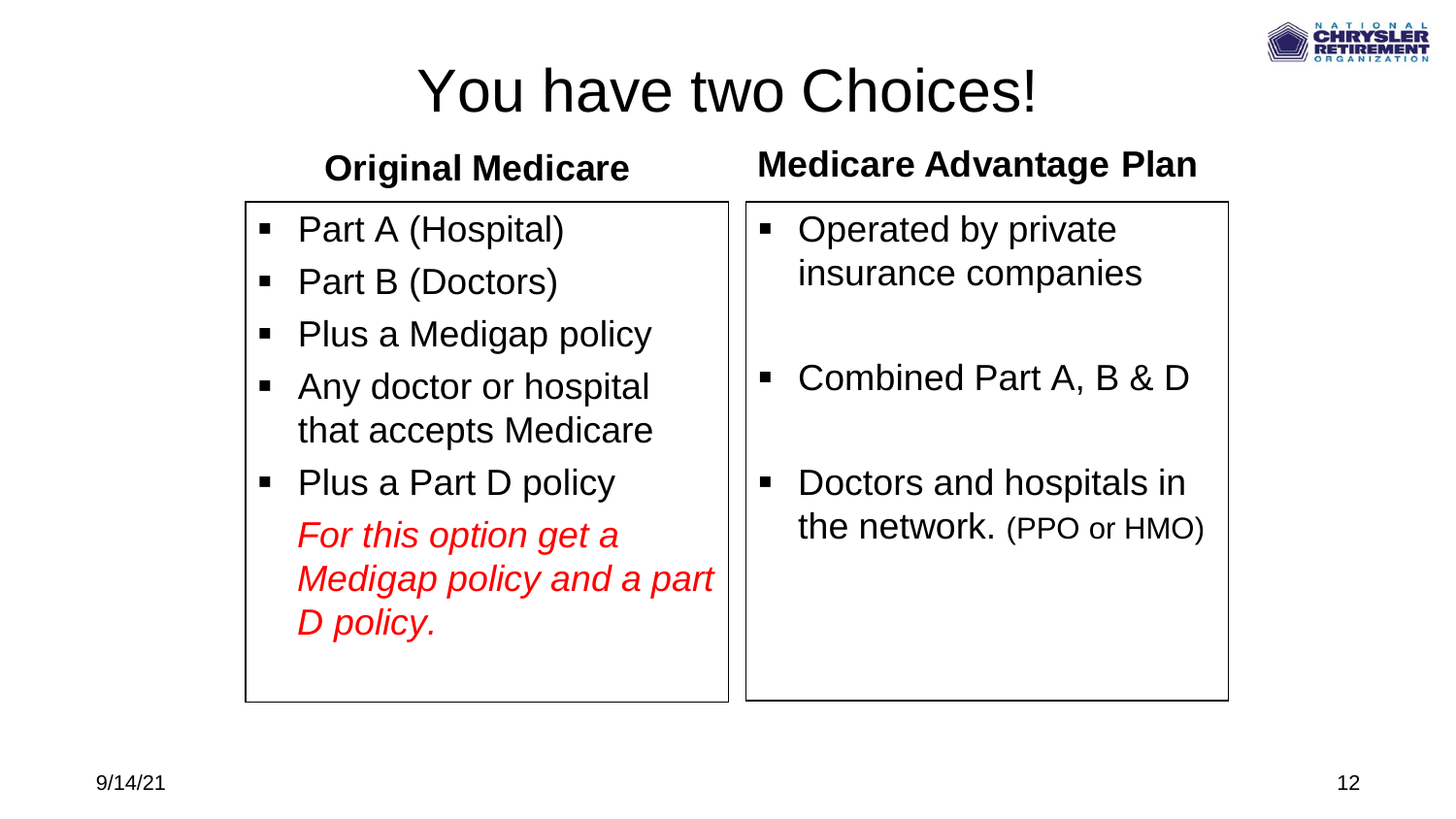

## Medicare Supplemental Insurance (Medigap)

#### Standardized Policies – Benefits Offered 2021

|                                           | <b>Medigap plans</b> |      |  |      |  |      |                 |                 |      |         |
|-------------------------------------------|----------------------|------|--|------|--|------|-----------------|-----------------|------|---------|
| <b>Benefits</b>                           | А                    | в    |  | D    |  | G    | ĸ               | L               | м    | N       |
| Medicare Part A                           | 100%                 | 100% |  | 100% |  | 100% | 100%            | 100%            | 100% | 100%    |
| coinsurance and                           |                      |      |  |      |  |      |                 |                 |      |         |
| hospital costs (up                        |                      |      |  |      |  |      |                 |                 |      |         |
| to an additional 365                      |                      |      |  |      |  |      |                 |                 |      |         |
| days after Medicare<br>benefits are used) |                      |      |  |      |  |      |                 |                 |      |         |
| <b>Medicare Part B</b>                    | 100%                 | 100% |  | 100% |  | 100% | 50%             | 75%             | 100% | 100%*** |
| coinsurance or                            |                      |      |  |      |  |      |                 |                 |      |         |
| copayment                                 |                      |      |  |      |  |      |                 |                 |      |         |
| Blood (first 3 pints)                     | 100%                 | 100% |  | 100% |  | 100% | 50%             | 75%             | 100% | 100%    |
| Part A hospice care                       | 100%                 | 100% |  | 100% |  | 100% | 50%             | 75%             | 100% | 100%    |
| coinsurance or                            |                      |      |  |      |  |      |                 |                 |      |         |
| copayment                                 |                      |      |  |      |  |      |                 |                 |      |         |
| <b>Skilled nursing</b>                    |                      |      |  | 100% |  | 100% | 50%             | 75%             | 100% | 100%    |
| facility care                             |                      |      |  |      |  |      |                 |                 |      |         |
| coinsurance                               |                      |      |  |      |  |      |                 |                 |      |         |
| Part A deductible                         |                      | 100% |  | 100% |  | 100% | 50%             | 75%             | 50%  | 100%    |
| Part B deductible                         |                      |      |  |      |  |      |                 |                 |      |         |
| Part B excess charges                     |                      |      |  |      |  | 100% |                 |                 |      |         |
| Foreign travel                            |                      |      |  | 80%  |  | 80%  |                 |                 | 80%  | 80%     |
| emergency (up to                          |                      |      |  |      |  |      |                 |                 |      |         |
| plan limits)                              |                      |      |  |      |  |      |                 |                 |      |         |
|                                           |                      |      |  |      |  |      |                 | Out-of-pocket   |      |         |
|                                           |                      |      |  |      |  |      | limit in 2020** |                 |      |         |
|                                           |                      |      |  |      |  |      |                 | \$5,880 \$2,940 |      |         |

On the Web: https://www.medicare.gov/supplements-other-insurance/how-to-compare-medigap-policies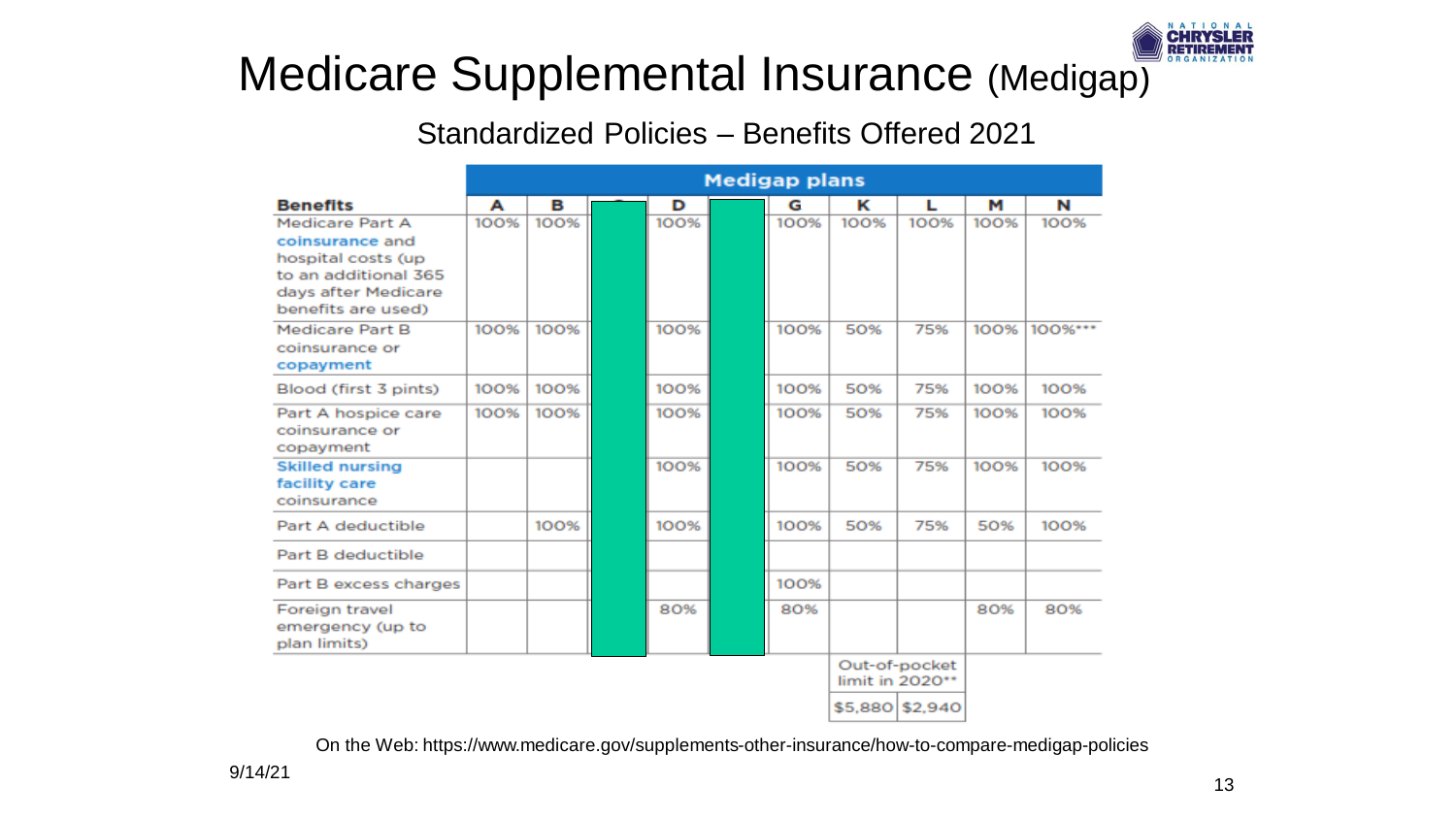

# Medigap Premium Ranges

Non-smoking Male, Coverage starts Oct 1st ,2021 Premiums vary widely (examples only).

| Plans (examples | Plan A              | Plan N        | Plan G               |  |
|-----------------|---------------------|---------------|----------------------|--|
| $only$ $\gg$    | <b>Monthly Prem</b> | Monthly Prem. | <b>Monthly Prem.</b> |  |
| Age 65          | \$74-\$470          | \$90-\$377    | \$117-\$380          |  |

Note: All premiums will probably go up each year.

The % change will probably be different with different companies and premium methods.

Plans C and F are not available for those not 65 by January 2020

You need to compare the premiums at older ages not just at 65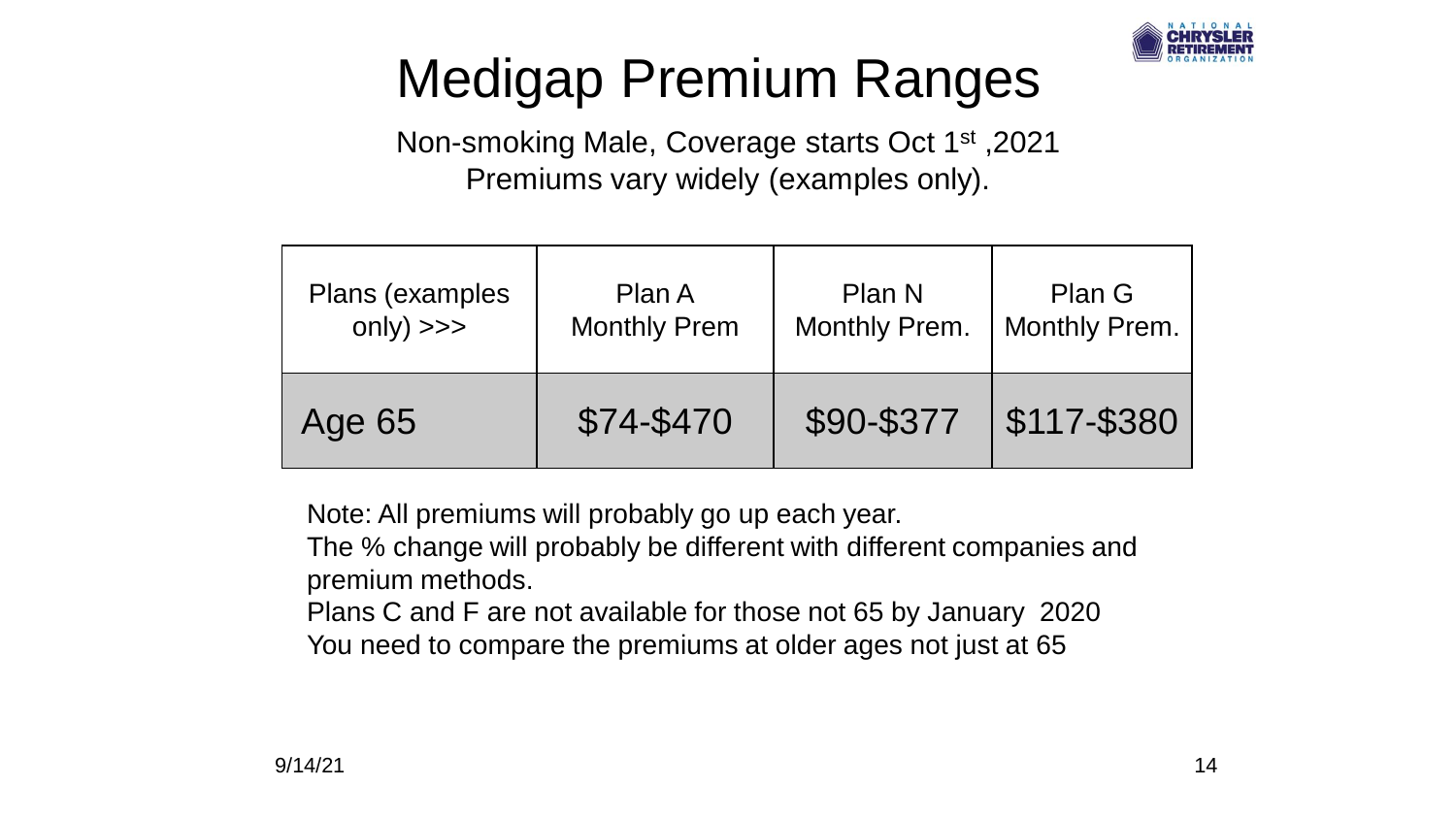

# Medigap Premiums

### Vary by company and increase with Age

| Company                                                                  | Plan> | A     | N     | G     |  |  |
|--------------------------------------------------------------------------|-------|-------|-------|-------|--|--|
|                                                                          | Age   |       |       |       |  |  |
| <b>Priority Health</b>                                                   | 65    | \$84  | \$97  | \$127 |  |  |
|                                                                          | 70    | \$125 | \$129 | \$153 |  |  |
|                                                                          | 75    | \$135 | \$157 | \$205 |  |  |
|                                                                          |       |       |       |       |  |  |
| <b>BCBS, Mi</b>                                                          | 65    | 116   | \$121 | \$130 |  |  |
|                                                                          | 70    | \$147 | \$164 | \$177 |  |  |
|                                                                          | 75    | \$170 | \$195 | \$210 |  |  |
|                                                                          |       |       |       |       |  |  |
|                                                                          | 65    | \$79  | \$109 | \$130 |  |  |
| <b>AARP</b>                                                              | 70    | \$87  | \$120 | \$143 |  |  |
|                                                                          | 75    | \$107 | \$147 | \$175 |  |  |
| These numbers are for a male, non-smoker<br>in Oakland county, ZIP 48076 |       |       |       |       |  |  |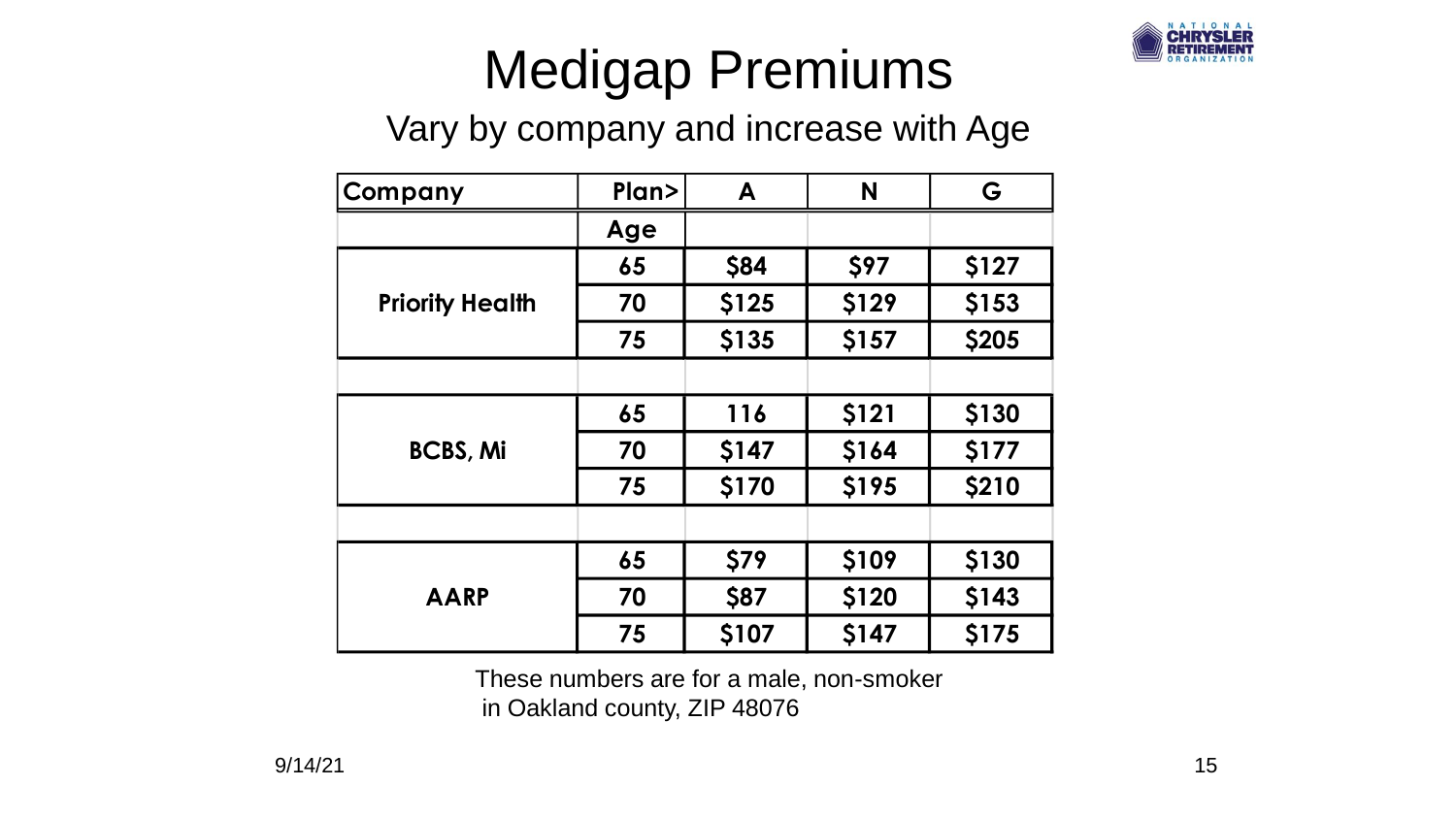Free guide Available from Medicare.gov





Will be mailed To you by Medicare. or You can download it from Medicare web site.

https://www.medicare.gov/medicare-and-you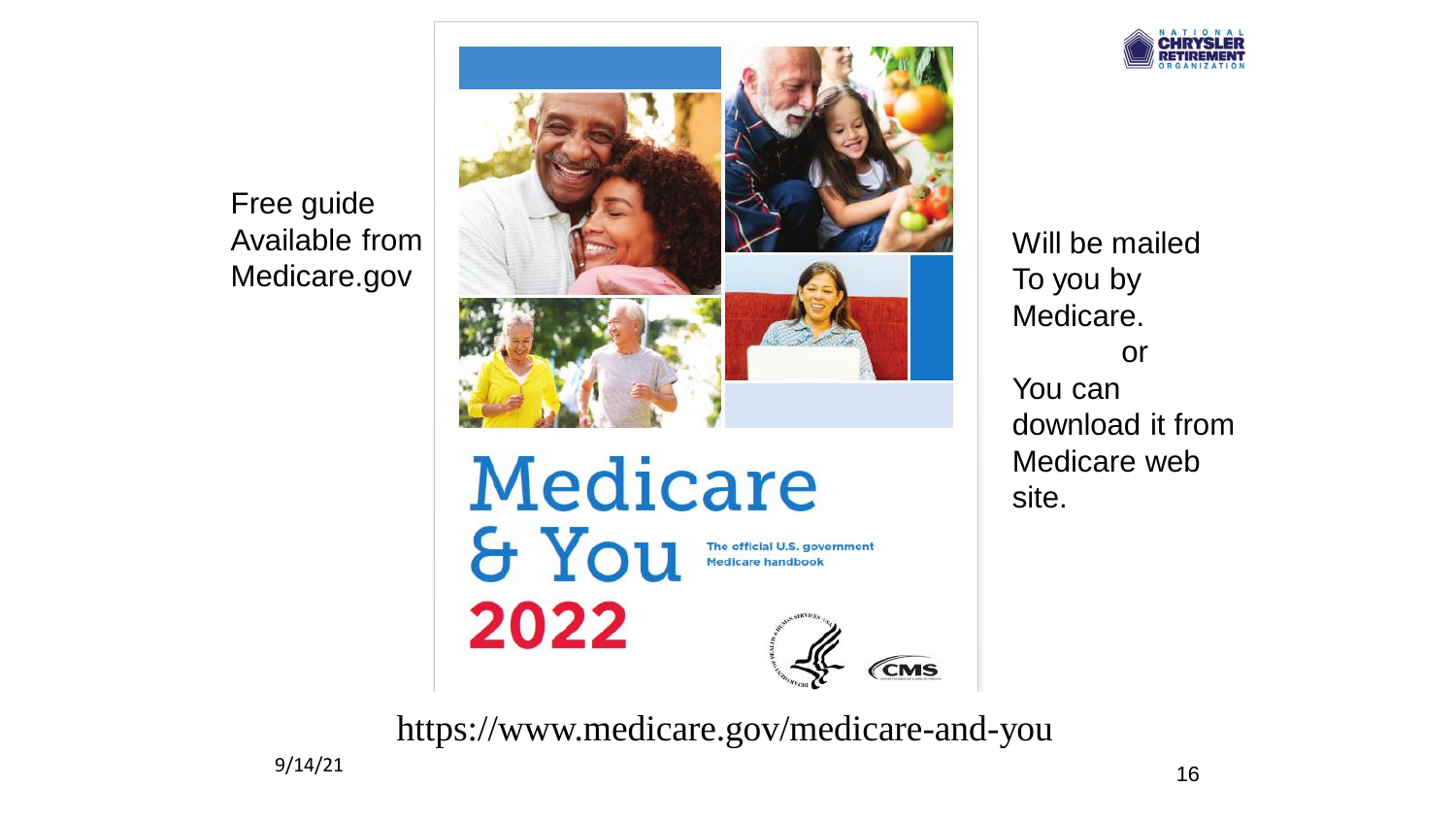

### https://youtu.be/WZVQSFBq2uw

### Video and a whole collection of You Tube videos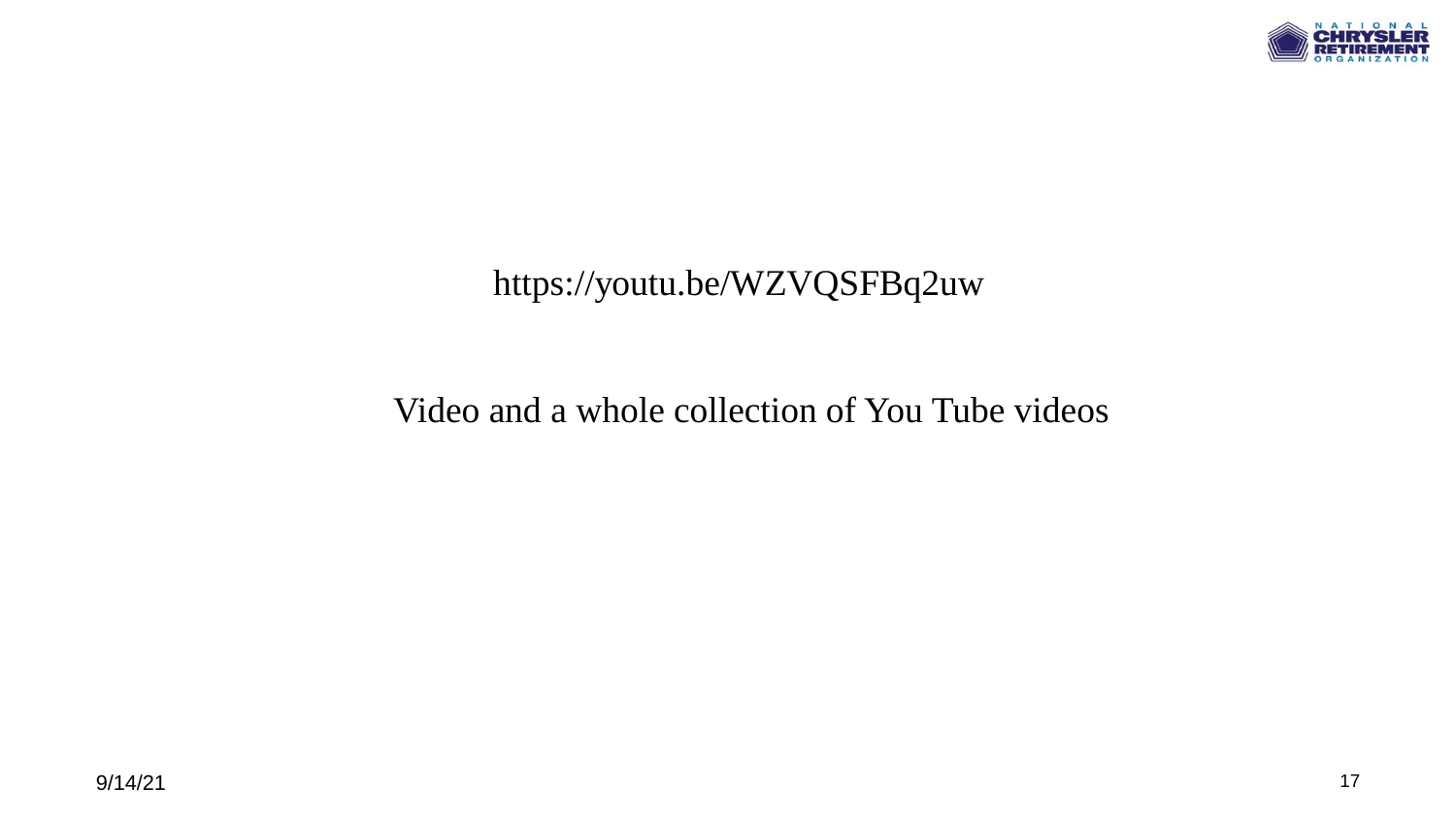

## Medicare.gov

#### **Get Medicare's "What's covered" app**

### New Medicare App

Now's a great time to download Medicare's "What's covered" app - available for free on the App Store and Google Play.

"What's covered" makes it easy to see what items and services are covered by Medicare Part A and/or Part B, how to get covered benefits, and basic cost information. Use the app at the doctor's office, hospital, or anywhere you use your phone or tablet!

#### Get "What's covered" from the App Store or Google Play buttons below.



Watch this short video to learn more about the "What's covered" app.

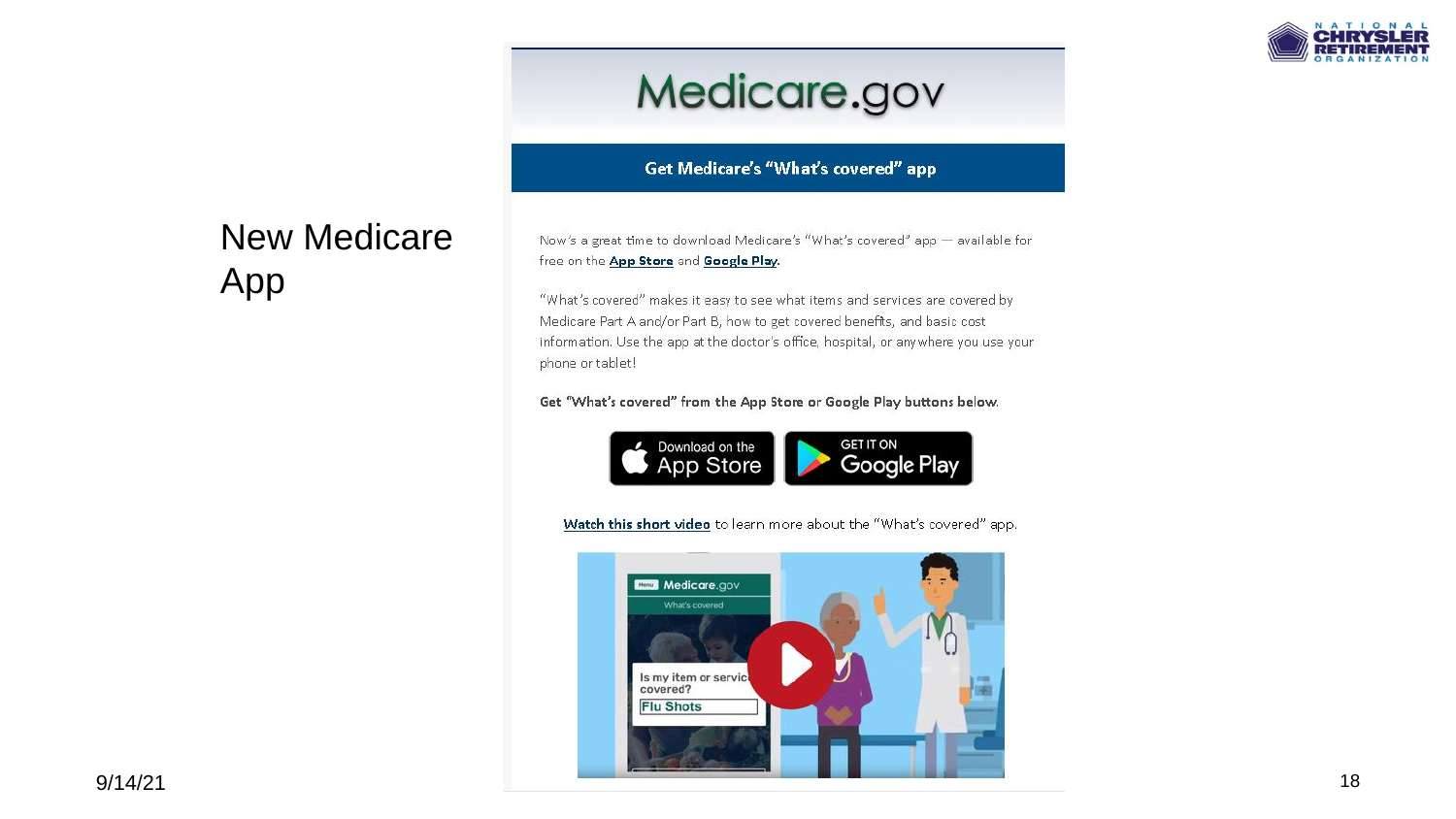# Medicare Gotcha's



- Make sure to sign up at least 2 months before the month you turn 65. This is the government, and they need the full 2 months to get you set up.
- Medicare **does not cover** long term care!
- Delay in signing up for Parts B, D and/or an Advantage plan with Rx coverage will cause an increase in monthly premiums.
- Monthly premium cost penalties are forever!
- Changing Medigap plans six months after you first sign up will probably require medical underwriting
- Some Medigap policies do not provide any coverage when you are out of the U.S.
- Depending on your individual auto policy, if you live in Michigan, your insurance premium may go up when you go on Medicare because your auto policy will become primary coverage for any auto accident-related medical expenses.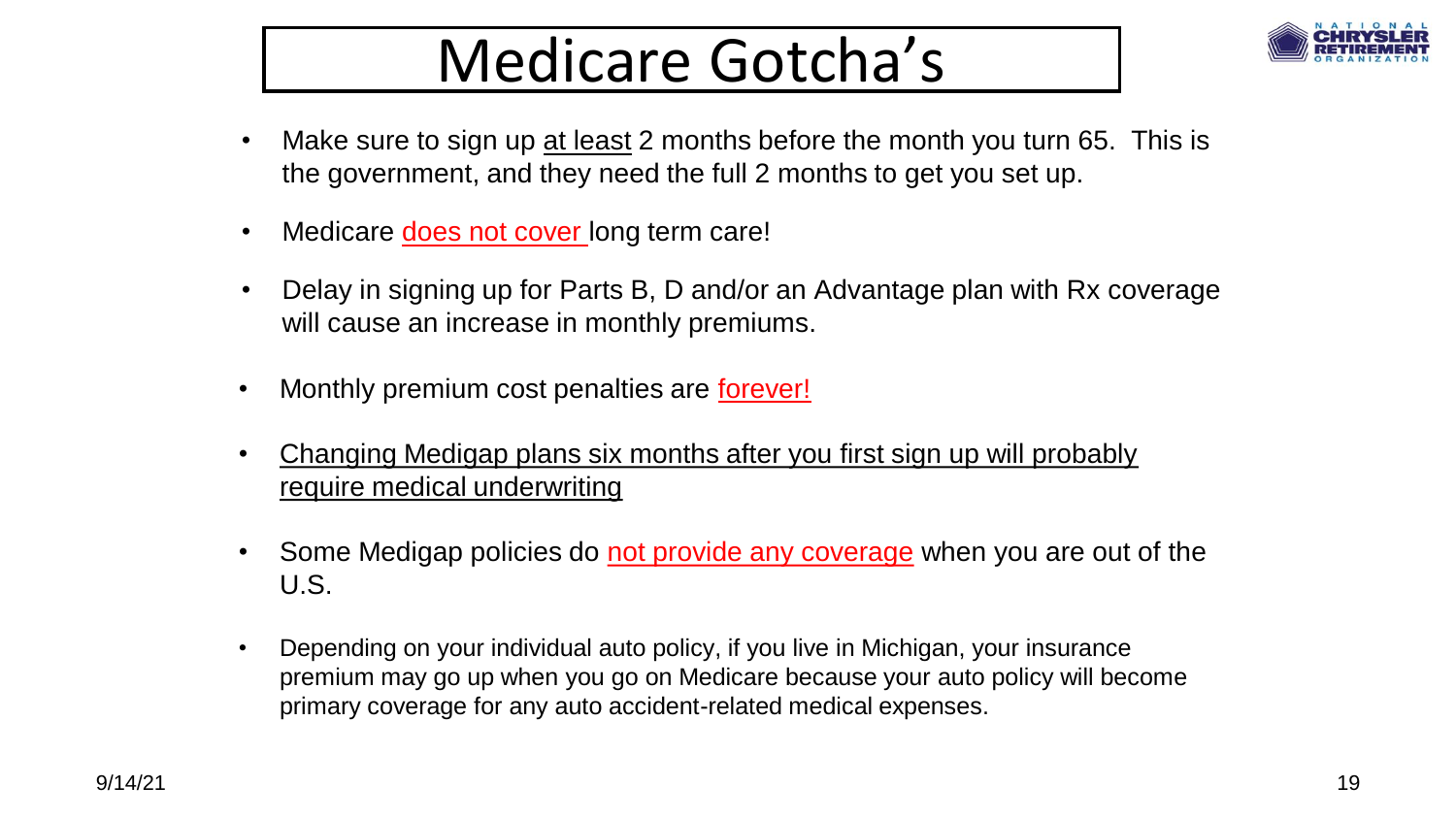

## Only Time You don't want Medicare Part "B" Is :

1. You or Your spouse have health and drug insurance from another company that covers you when you attain the age of 65. Must check with their H.R. department to determine if you have "creditable" coverage".

### or

2. You are getting VA medical benefits.

### or

3. You or your spouse are on Medicaid